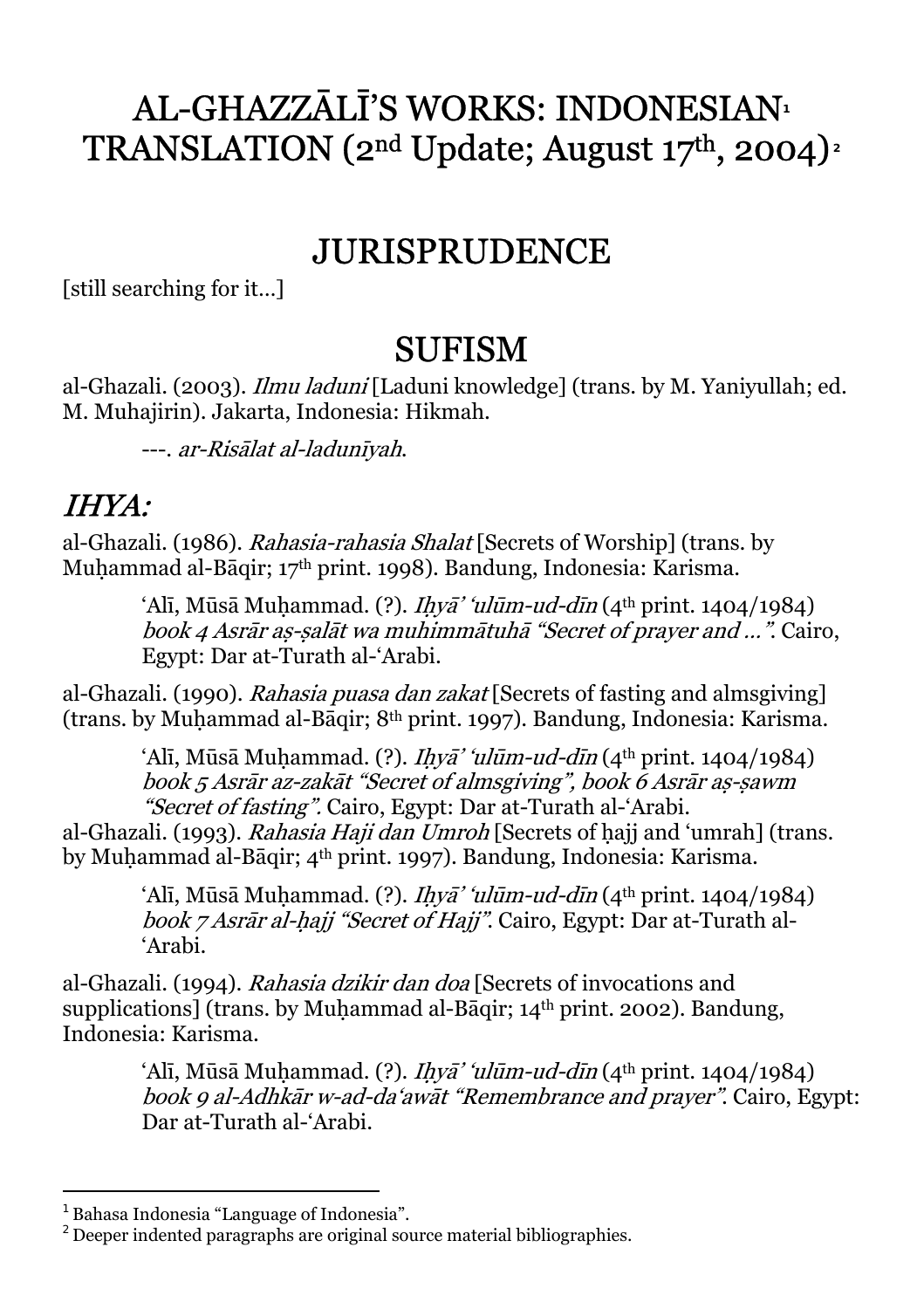al-Ghazali. (1988). *Menyingkap hakikat perkawinan. Adab, tata-cara dan* hikmahnya [Unveiling the essence of marriage. Ethics, procedures, and wisdoms] (trans. by Muḥammad al-Bāqir; 9 th print. 1997). Bandung, Indonesia: Karisma.

ʻAlī, Mūsā Muḥammad. (?). *Iḥyā' ʻulūm-ud-dīn* (4<sup>th</sup> print. 1404/1984) book 12 Ādāb an-nikāḥ "Etiquette of marriage". Cairo, Egypt: Dar at-Turath al-'Arabi.

al-Ghazali. (1994). *Menjalin persaudaraan* [Tying brotherhood] (trans. by M.S. Nasrulloh, Rachmat Taufiq Hidayat). Bandung, Indonesia: al-Bayan.

Holland, Muhtar. (1983). The duties of brotherhood in Islam. London, U.K.: Islamic Foundation.

> <sup>I</sup>ḥyā' 'ulūm-ud-dīn book 15 Ādāb al-ulfah w-al-ukhuwwah w-aṣṣuḥbah w-al-m'āshrt ma'a aṣnāf al-khlq "Etiquette of companionship, brotherhood, and friendship…".

al-Ghazali. (1999). Ber-uzlah atau bergaul: mana yang lebih utama? [Seclusion or socializing: which one more prominent?] (trans. by Muhammad al-Bāqir). Bandung, Indonesia: Karisma.

ʻAlī, Mūsā Muḥammad. (?). *Iḥyā' ʻulūm-ud-dīn* (4<sup>th</sup> print. 1404/1984) book 16 Ādāb al-'uzlah "Etiquette of solitude". Cairo, Egypt: Dar at-Turath al-'Arabi.

al-Ghazali. (2003). Amr ma'ruf nahi munkar (trans. by Muhammad al-Bāqir). Bandung, Indonesia: Karisma.

> ʻAlī, Mūsā Muḥammad. (?). *Iḥyā' ʻulūm-ud-dīn* (4<sup>th</sup> print. 1404/1984) book 19 al-Amr b-il-maʻrūf w-an-nahy ʻan al-munkar "Enjoining good and forbidding evil". Cairo, Egypt: Dar at-Turath al-'Arabi.

al-Ghazali. (2000). Keajaiban-keajaiban hati [Wonders of the heart] (trans. by Muḥammad al-Bāqir). Bandung, Indonesia: Karisma.

> ʻAlī, Mūsā Muḥammad. (?). *Iḥyā' ʻulūm-ud-dīn* (4<sup>th</sup> print. 1404/1984) book 21 Syarḥ 'ajā'ib-ul-qalb "Wonders of the heart". Cairo, Egypt: Dar at-Turath al-'Arabi.

al-Ghazali. (1994). Mengobati penyakit hati. Membentuk akhlak mulia [Curing diseases of heart. Forming noble character] (trans. by Muhammad al-Bāqir;  $4<sup>th</sup>$ print. 1999). Bandung, Indonesia: Karisma.

> ʻAlī, Mūsā Muḥammad. (?). *Iḥyā' ʻulūm-ud-dīn* (4<sup>th</sup> print. 1404/1984) - book 22 Riyādhāh an-nafs wa tahdzīb-ul akhlāq wa mu'ālajāt amrādh-ulqalb "Disciplining the soul, educating character, and curing diseases of the heart". Cairo, Egypt: Dar at-Turath al-'Arabi.

al-Ghazali. (2001). Metode menaklukkan jiwa: perspektif sufistik [Method of conquering the soul: sufistic perspective] (trans. by Rahmani Astuti; ed. Zaimul Am; 2nd print. 2002). Bandung, Indonesia: Mizan, Karisma.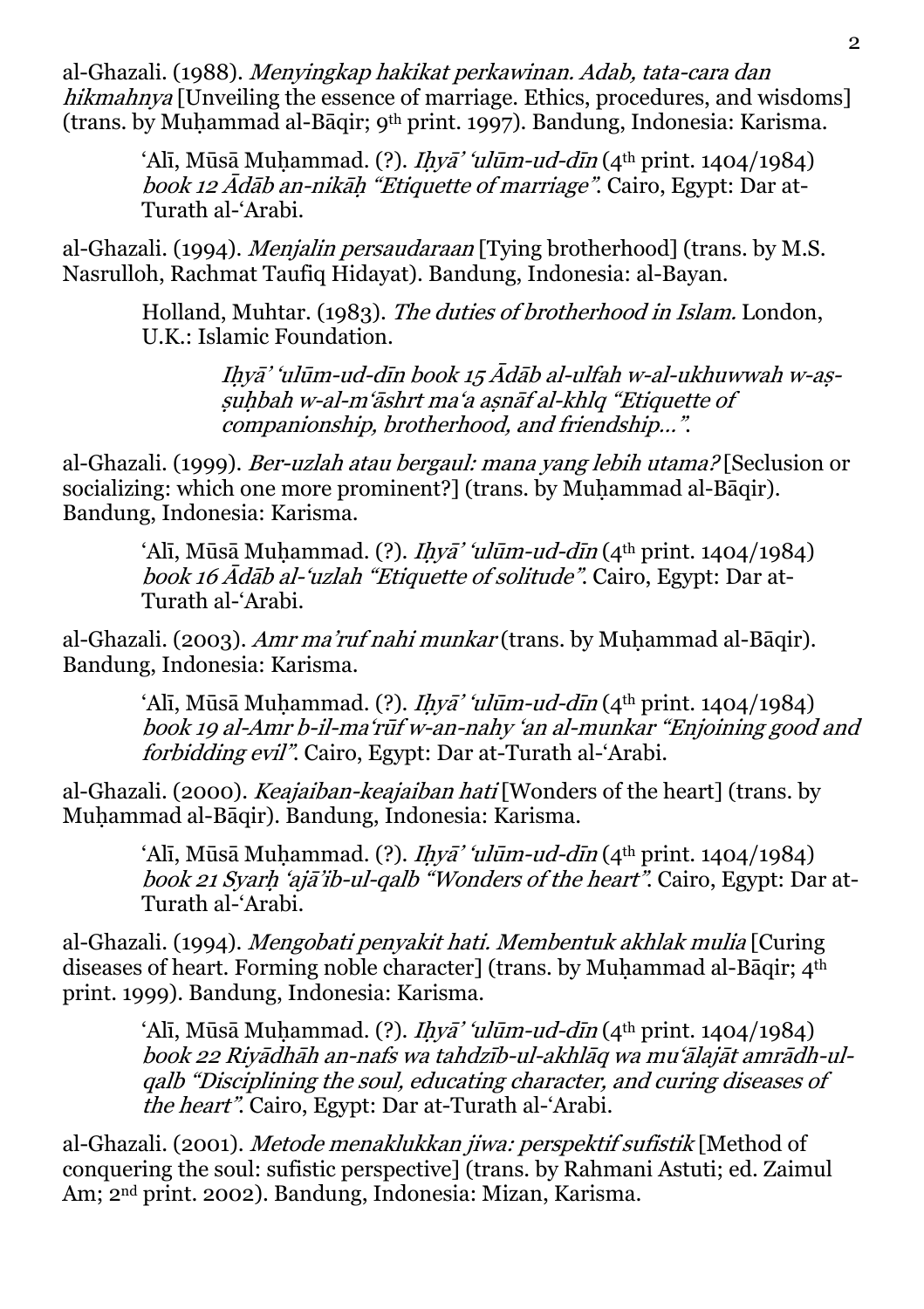Winter, T.J. (1995). Al-Ghazali on disciplining the soul & on breaking the two desires. Books XXII and XXIII of the revival of the religious sciences (Iḥyā' 'ulūm-ud-dīn). Cambridge, U.K.: Islamic Texts Society.

> Book 21 Sharh 'ajā'ib-ul-qalb "Wonders of the heart"—summary (appendix).

Book 22 Riyāḍāh an-nafs wa tahdhīb-ul-akhlāq wa mu'ālajāt amrāḍ-ul-qalb "Disciplining the soul, educating character, and curing diseases of the heart".

Book 23 Kasr ash-shahwātayn "Breaking the two desires".

al-Ghazali. (1994). Orang-orang yang terkelabui karena setan atau ilusi diri sendiri [Dissillusioned people of devil or of self-illusion] (trans. by Muhammad al-Bāqir, 3rd print. 1997). Bandung, Indonesia: Karisma.

> ʻAlī, Mūsā Muḥammad. (?). *Iḥyā' ʻulūm-ud-dīn* (4<sup>th</sup> print. 1404/1984) book 30 Dhamm al-ghurūr "Condemnation on self-illusion". Cairo, Egypt: Dar at-Turath al-'Arabi.

al-Ghazali. (1999). Metode menjemput maut: perspektif sufistik [Method of welcoming death: sufistic perspective] (trans. by Ahsin Mohammad; ed. Zaimul Am, 11th print. 2002). Bandung: Mizan.

> Winter, T.J. (1989). Remembrance of death and the afterlife. Cambridge, U.K.: Islamic Texts Society.

> > Book 40 Kitāb dhikr-ul-mawt wa mā ba'dahu "Remembering death dan the hereafter".

#### IHYA SUMMARIES:

al-Ghazali. (2003). Arba'in al-Gazali. 40 dasar agama menurut Hujjah al-Islam [al-Arba'īn al- Ghazālī. 40 religion foundations according to Ḥujjat al-Islām] (trans. by M. Zaid Su'di, Alfin, Doel Mu'iz; ed. Nur Sangadah). Yogyakarta, Indonesia: Pustaka Sufi.

---. Kitāb al-Arba'īn fī uṣūl-ud-dīn.

al-Ghazali. (1997). *Mutiara Ihyā' 'ulūmuddīn: ringkasan yang ditulis sendiri oleh* Sang Hujjatul-Islam [Pearls of Ihyā' 'ulūm-ud-dīn: summary written himself by the Ḥujjat al-Islām] (trans. by Irwan Kurniawan; ed. Tholib Anis; 15th print. 2003). Bandung, Indonesia: Mizan.

---. (1990). *Mukhtaṣar Iḥyā' 'ulūm-ud-dīn*. Beirut, Lebanon: Muassasah al-Kutub ath-Thaqāfiyyah.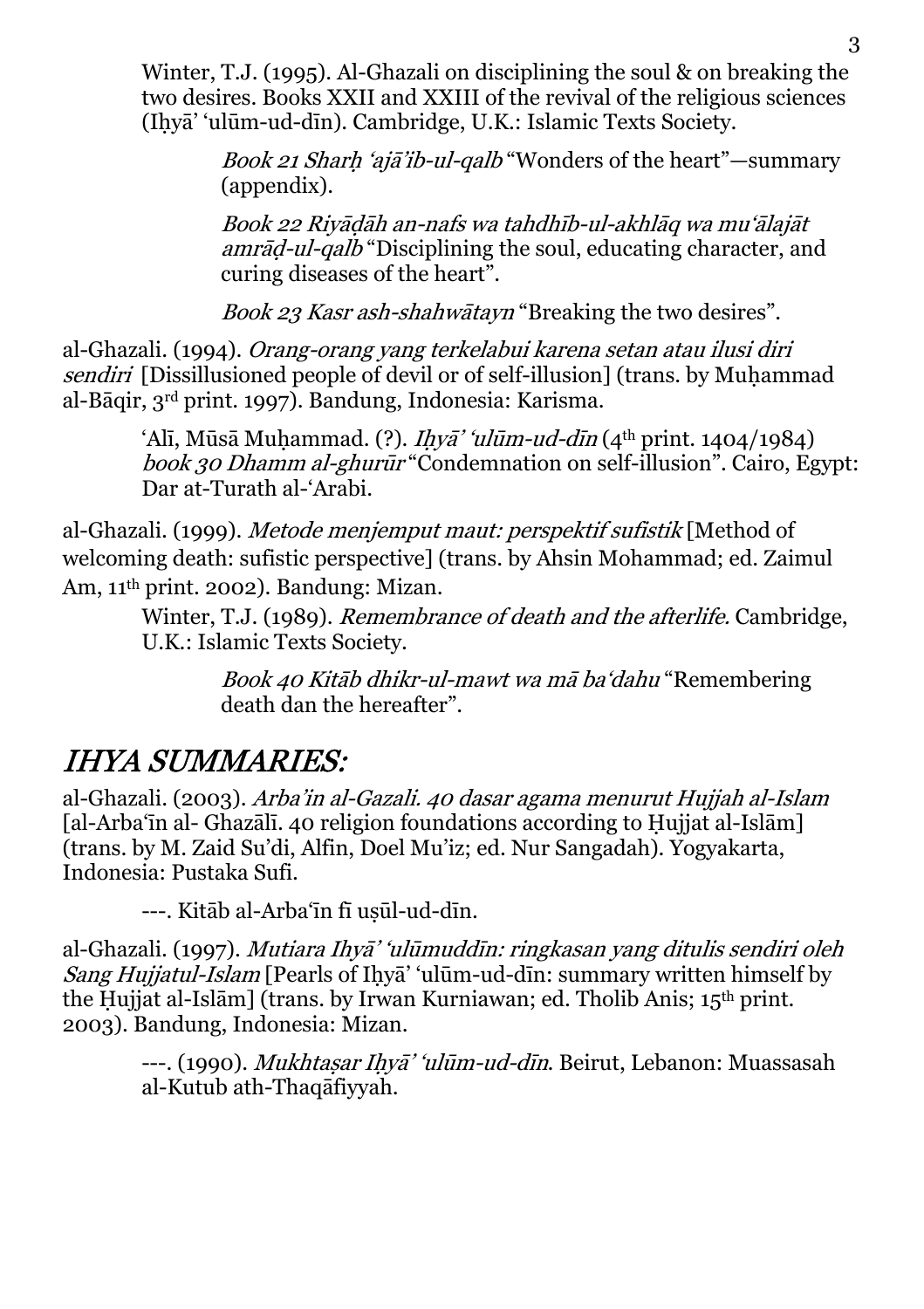## THEOLOGY:

al-Ghazali. (1994). Al-Asma' al-husna. Rahasia nama-nama indah Allah. [al-Asma al-husna. Secrets of Allah's beautiful names] (trans. by Ilyas Hasan, 12th print. 2003). Bandung, Indonesia: Mizan.

---. (1992). The ninety-nine beautiful names of God (al-Maqṣad al-asnā f<sup>ī</sup> sharh asmā' Allāh al-husnā) (trans. by David B. Burrell & Nazih Daher). Cambridge, U.K.: Islamic Texts Society.

# PHILOSOPHY AND LOGIC:

al-Gazālī, Abū Hāmid. (2003). Kerancuan filsafat [Confusion of philosophy] (trans. by Achmad Maimun, ed. Pahruroji M. Bukhori). Yogyakarta, Indonesia: Islamika.

---. Tahāfut al-falāsifa.

## OTHER WORKS:

Abdurrazak, Abu Bakar. (2003). Matahari di dalam diri. Muhasabah al-Ghazali untuk para muridnya [Sun inside self. al-Ghazali's introspection for his disciples] (trans. by Abdul Halim, A. Rivai; ed. C. Ramli Bihar Anwar). Jakarta, Indonesia: IIMaN, Hikmah.

---. (?). Fī suhbati al-Ghazālī [commentary of Ayyuhā'l-walad].

Abud, Dr. Abdul Ghani. (2003). "Wahai ananda". Wasiat al-Ghazali atas pengaduan seorang muridnya ["O' Son". Advice of al-Ghazzālī on pleading by one of his student] (trans. by Gazi Saloom, S. Psi., ed. CRBA). Jakarta, Indonesia: IIMaN, Hikmah.

---. (?). al-Fikr al-tarbaw<sup>ī</sup> 'inda al-Ghazālī kama yabdu min risālatīhi ayyuhā'l-walad. ?

al-Ghazali. (1994). Nasihat bagi penguasa [Advises for rulers] (trans. by Ahmadie Thaha, Ilyas Ismail, MA; ed. Taufan Hidayat). Bandung, Indonesia: Mizan.

---. at-Tibr al-masbūk fī nasīhat al-mulūk

al-Ghazali. (2003). Sapaan alam. Tafakur al-Ghazali atas fenomena alam. [Greets of nature. al-Ghazali's reflection on nature's phenomena] (trans. by Drs. Atang Sudiatno; ed. C. Ramli Bihar Anwar). Jakarta, Indonesia: IIMaN, Hikmah.

---. al-Ḥikmah fī makhlūqāt Allāh

Qayyum, Abdul. (1983). Surat-surat al-Ghazali [Letters of al-Ghazzālī] (trans. by Haidar Bagir; ed. Z. Abidin Shahab; 5th print. 1993). Bandung, Indonesia: Mizan.

---. (1976). Letters of al-Ghazali. Lahore, Pakistan: Islamic Publications.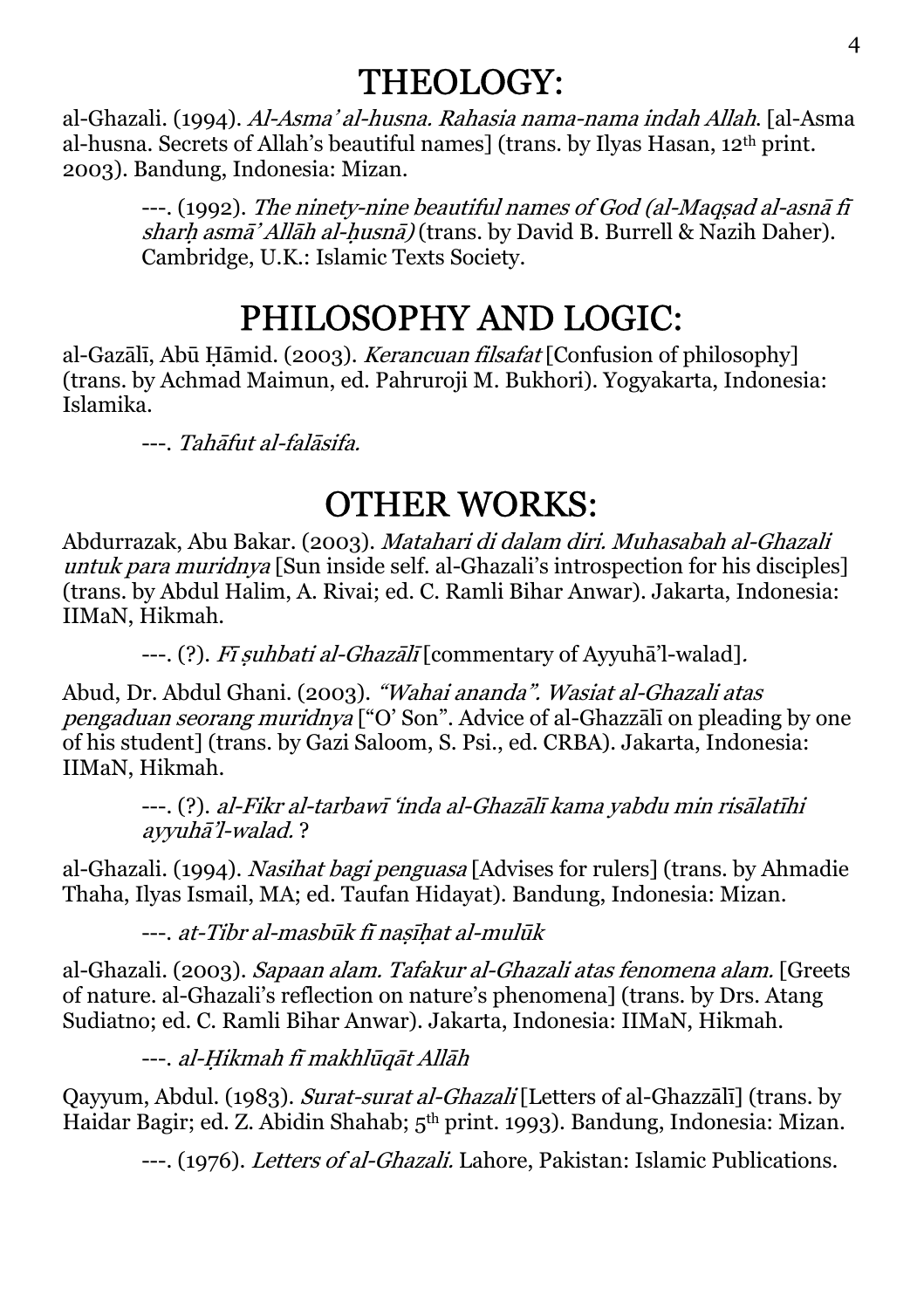## AL-GHAZZALI PSEUDO-WORKS:

al-Ghazali. (2003). *Melalui hati menjumpai Ilahi. Menelusuri wisata spiritual al-*Ghazali. [Through heart, meeting God. Exploring spiritual tour of al-Ghazzālī] (trans. by Anis Masykhur, Gazi Saloom; ed. Jejen Musfah). Jakarta: Hikmah.

---. *Kitāb Mukāshafat al-qulūb* (part I). Cairo, Egypt: al-Sya'b. al-Ghazali. (2003). Duka hati, duka Ilahi. Persiapan menjemput kematian. [Heart's sadness, God's sadness. Preparation of welcoming death] (trans. by Anis Masykur, Asep Opik Akbar, & Muhammad Maksum; ed. Jejen Musfah). Jakarta: Hikmah.

---. *Kitāb Mukāshafat al-qulūb* (part II). Cairo, Egypt: al-Sya'b. al-Ghazali. (1984). Misykat cahaya-cahaya [Niche of Lights] (trans. by Muhammad Bagir; 3rd print. 1989). Bandung, Indonesia: Mizan

---. (1343/1924[5]). *Mishkāt al-anwār*. Egypt: al-Matba'ah al-'Arabīyah.

an-Nawawī ibn 'Umar ibn 'Arabī al-Bantanī al-Jawī, Muḥammad (b. Banten, Indonesia 1230/1813; d. Mecca 1314/1897). (2003). Cahaya di atas cahaya. Syarah Imam Nawawi atas Bidayatul Hidayah al-Ghazali [Light upon light. Commentary of Imam Nawawi to al-Ghazali's Bidayat-ul-Hidayah] (trans. by Abdul Halim, ed. CRBA). Jakarta, Indonesia: IIMaN, Hikmah.

---. *Marāqī-ul-'ubūdiyah* [ladder of devotion].

## WORKS ON AL-GHAZZALI:

Abdullah, M. Amin. (2002). Antara al-Ghazali dan Kant: filsafat etika Islam [Between al-Ghazali and Kant: Islamic philosophy of ethics] (trans. by Drs. Hamzah, M. Ag.; ed. Husein Heriyanto). Bandung, Indonesia: Mizan.

> ---. (?). The idea of universality of ethical norms in Ghazali & Kant. Turkey: Türkiye Diyanet Vakfi.

This is a scholarly work of M. Amin Abdullah, Doctor of Philosophy in Middle East Technical University in Turkey.

Abdurrazak, Abu Bakar. (2003). Inilah kebenaran! Puncak hujjah al-Ghazali untuk para pencari kebenaran [Here is the truth! Summit argument of al-Ghazali for seekers of truth] (trans. by Khaeron Sirin; ed. CRBA). Jakarta, Indonesia: IIMaN, Hikmah.

---. (?). *Mā al-Ghazālī fī Munqidhihi min al-ḍalāl.* 

Bakar, Osman. (1997). Hierarki ilmu: membangun rangka pikir Islamisasi ilmu menurut al-Farabi, al-Ghazali, Quthb al-Din al-Syirazi [Hierarchy of knowledge: developing frame of mind of Islamization of knowledge according to al-Fārābī, al-Ghazzālī, Quṭb al-Dīn al-Shirazī] (trans. by Purwanto; ed. Santi Indra Astuti). Bandung, Indonesia: Mizan.